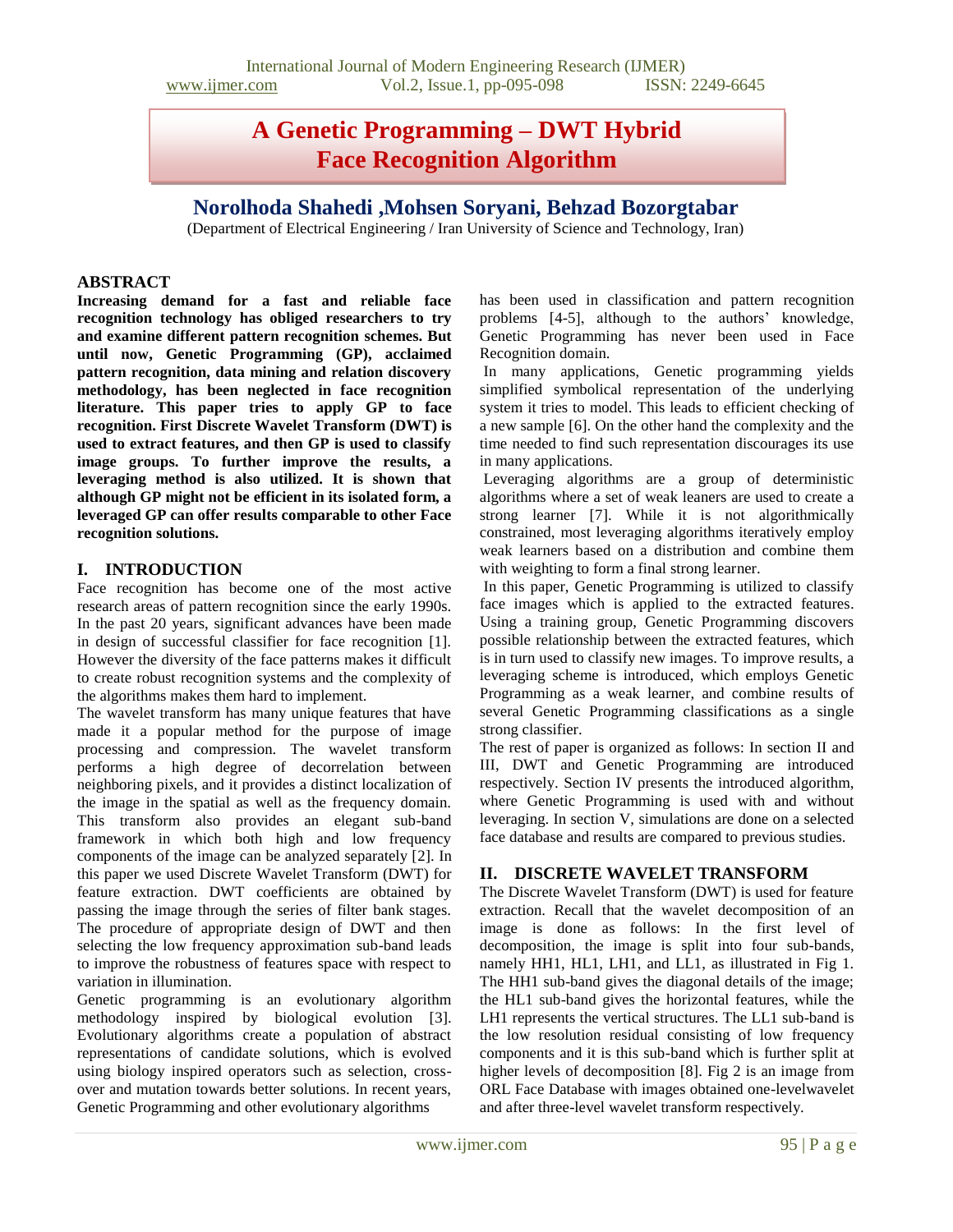

Fig.1. The process of decomposing a face image.



Fig.2. Original face image with figures after one-level and three-level DWT transform respectively.

## **III. GENETIC PROGRAMMING**

Genetic programming is a methodology inspired by biological evolution to find equations, computer programs, analog circuits or in general any suitable structure for a predefined problem [6]. Genetic programming's general mechanisms are almost identical to genetic algorithms, as genetic programming is considered either a specialized form of genetic algorithms or an expansion of it [3]. Genetic programming is usually implemented similar to the following algorithm:

- 1. Create initial population. Individual solutions (called chromosomes) are usually generated randomly.
- 2. Evaluate the fitness of each individual in the population.
- 3. Select best-ranking individuals to reproduce.
- 4. Breed new generation through crossover and/or mutation (genetic operations) and give birth to offspring.
- 5. Repeat from step 2 until a termination condition is reached (time limit or sufficient fitness achieved).

Fig. 3 illustrates the general Genetic programming algorithm. Genetic programming's chromosome is traditionally represented by a tree structure, where each node can be function, operator, variable or constant number. Trees can be evaluated in a recursive manner, in which each node's operator or function is executed up on the results of its children's evaluation. Tree structure can easily represent a mathematical equation or a Turing complete program.

## **IV. CLASSIFICATION ALGORITHM**

#### **A. Using Genetic Programming**

To classify a given dataset, it is usually enough to find a way for differentiating classes. Using genetic programming, this translates to finding a function which outputs a unique value for each different class:



Fig. 3. Genetic programming's flowchart.

$$
f(X) = \begin{cases} 0 & X \in C_0 \\ 1 & X \in C_1 \\ \dots \\ n & X \in C_n \end{cases} \tag{1}
$$

This is proven to be difficult. As a result, genetic programming is used to find a function per class that can discriminate only a certain class from others:

$$
f_i(X) = \begin{cases} 1 & X \in C_i \\ 0 & X \notin C_i \end{cases}
$$
 (2)

This method creates *N* different functions for a total of *N* classes. Test images are tested one by one against the functions, and the first function to return a non-zero value is used to determine the image's class.

#### **B. Leveraging Algorithm**

 Leveraging is a method of using multiple results to improve detection. A leveraging algorithm employs multiple weak classifiers to create a strong classifier*.* The following leveraging algorithm is used in this paper: Instead of using all training images as input, the whole group is partitioned to *k* different groups. Detector function  $f_{i,j}$  is then obtained as a function which can detect class *i* from other classes in group *j*. To further improve the results of classification, algorithm above could be repeated *N* times. For a given image  $X$ , the following equation creates the results of classification: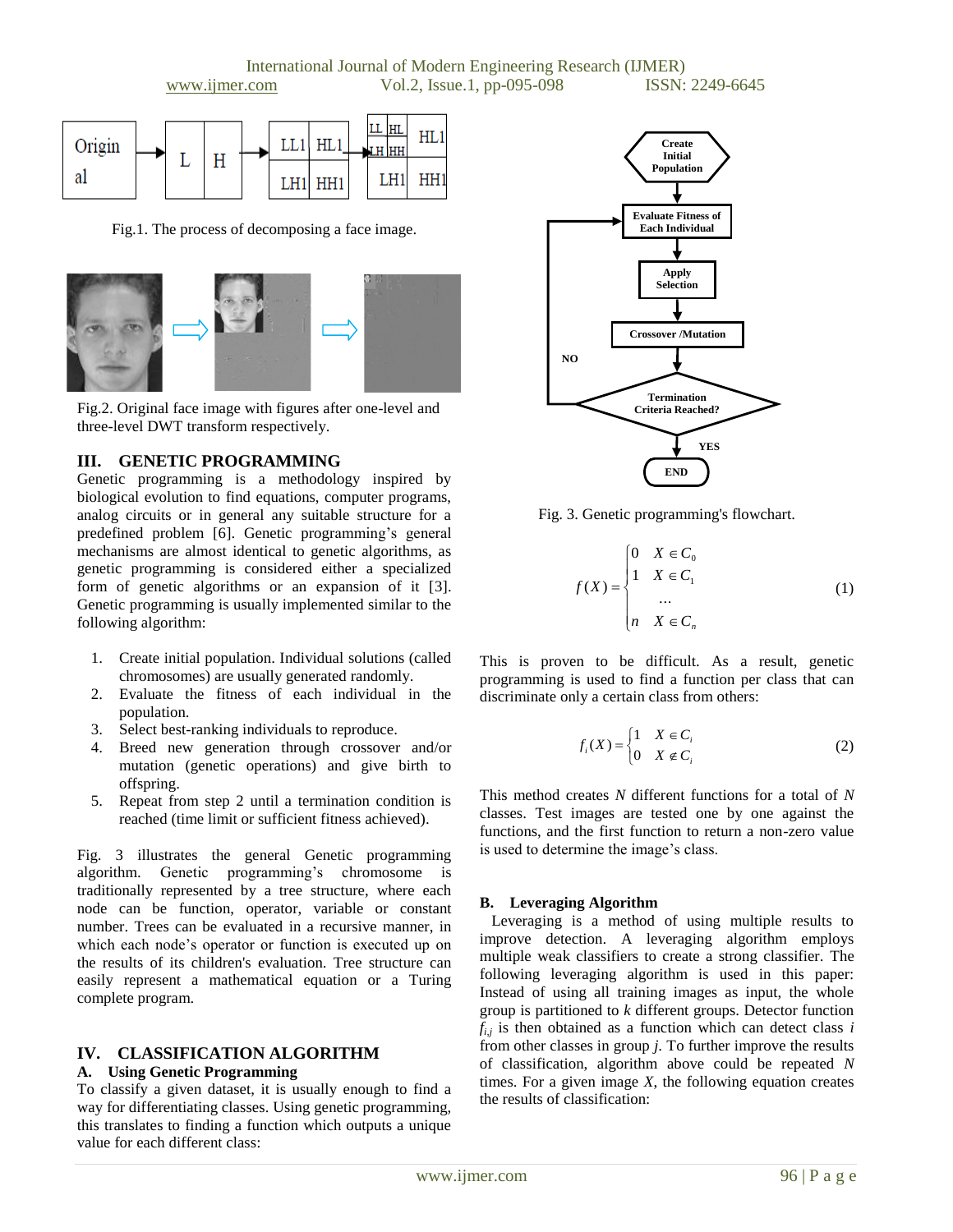International Journal of Modern Engineering Research (IJMER) www.ijmer.com Vol.2, Issue.1, pp-095-098 ISSN: 2249-6645

$$
C = \sum_{j,n} f_{j,n}(p) \times \frac{1}{1 + \frac{1}{N} \text{err}_{j,n}} \tag{3}
$$

where  $f_{i,m}$  is result of *n*th iteration on the *j*th group, *n* is the iteration number from total *N* repetitions, and  $err_{ik}$  is sum of total errors for all images in the training group.

 To determine a new image's class, all values acquired from (3) are compared. The class which yields the greatest *C* is nominated as the new candidate class. It should be noted that a threshold could be defined, as if the results of all classifiers for an image yield lower than a certain value, the image is certainly misclassified.

#### **V. SIMULATION AND RESULTS**

 The algorithms were implemented in Python and then were tested on the ORL face image database [9]. The ORL database consists of 40 groups, each containing ten  $112\times92$ gray scale images of a single subject. Each subject's images differ in lighting, facial expression and details (smiling/frowning, glasses/no glasses, etc.). Some sample images are displayed in Fig. 4.

 Two set of images were created from the ORL database; For the Five-to-Five dataset, five random images of each group were selected for training while the others were used for testing. For the Leave-One-Out set, 9 images were used for training and the remaining image was kept for validation.

 First Genetic Programming was tested without leveraging. To evolve the population, an Evolutionary Strategy (ES) of  $1+\lambda$  with  $\lambda = 4$  was chosen. Mutation rate was set to 15 percent. The selected function set was  $\{+, \text{-}, \text{-}\}$ *×, <, >, MIN, MAX, AND, OR, NOT, CNST}* where Boolean operators first compare their operands with 0 and *CNST* returns a random constant floating point number in range of [-10, 10]. Inputs were chosen from all available DWT features. To limit algorithm time and prevent bloat, each chromosome's depth was limited to 25 and a maximum of 20000 iterations for each evolution was maintained.

To test the leveraged algorithm, algorithm was executed with the same parameters. Also the number of iterations was set to  $N = 8$ , while the set was divided to  $k = 8$  different groups.

Table1 shows a few of discovered relationship functions for a set of pictures. It could be seen that the generated formulas are often simple while only depending on a few components and as a result have a relatively low computational overhead.

 Results are brought in Table 2, where they are compared to Euclidean [10] and SVM classifiers. It is observed that Genetic Programming without leveraging has the worst results. On the other hand, Leveraged Genetic programming beats other methods in Five-to-Five. In leaveone-out the results are repeated for Genetic Programming, although this time Leveraged Genetic Programming fell %0.5 (one image in total of 40 images) short of SVM.



Fig. 4. Samples from ORL Face Database

 To further investigate Genetic Programming's performance, number of partitioned class groups was changed and the results were brought in Table 3. It was observed that the further partitioning of the images increases recognition error, while decreasing *k* might mandates increase in time spent for Genetic Programming's evolution.

#### **VI. CONCLUSION**

Genetic programming is a general purpose search algorithm that can be utilized in classification problems. In this paper, Genetic programming was exploited to classify face images. The results showed that Genetic Programming alone is not suitable, as required time and computational overhead surpasses that of other methods, and also its recognition ratio is usually lower.

To improve results, a leveraging algorithm was applied to Genetic Programming. The leveraged Genetic Programming in combination with DWT feature extractor showed a good recognition rate, comparable to or in some cases even better than that of other methods.

It is shown that Genetic Programming produces results that usually have a simple structure and therefore a very low computational overhead. Once the system is trained, results can be computed quickly and with lower memory requirements. This might prove lucrative for embedded systems programmers, which have storage and processing constraints.